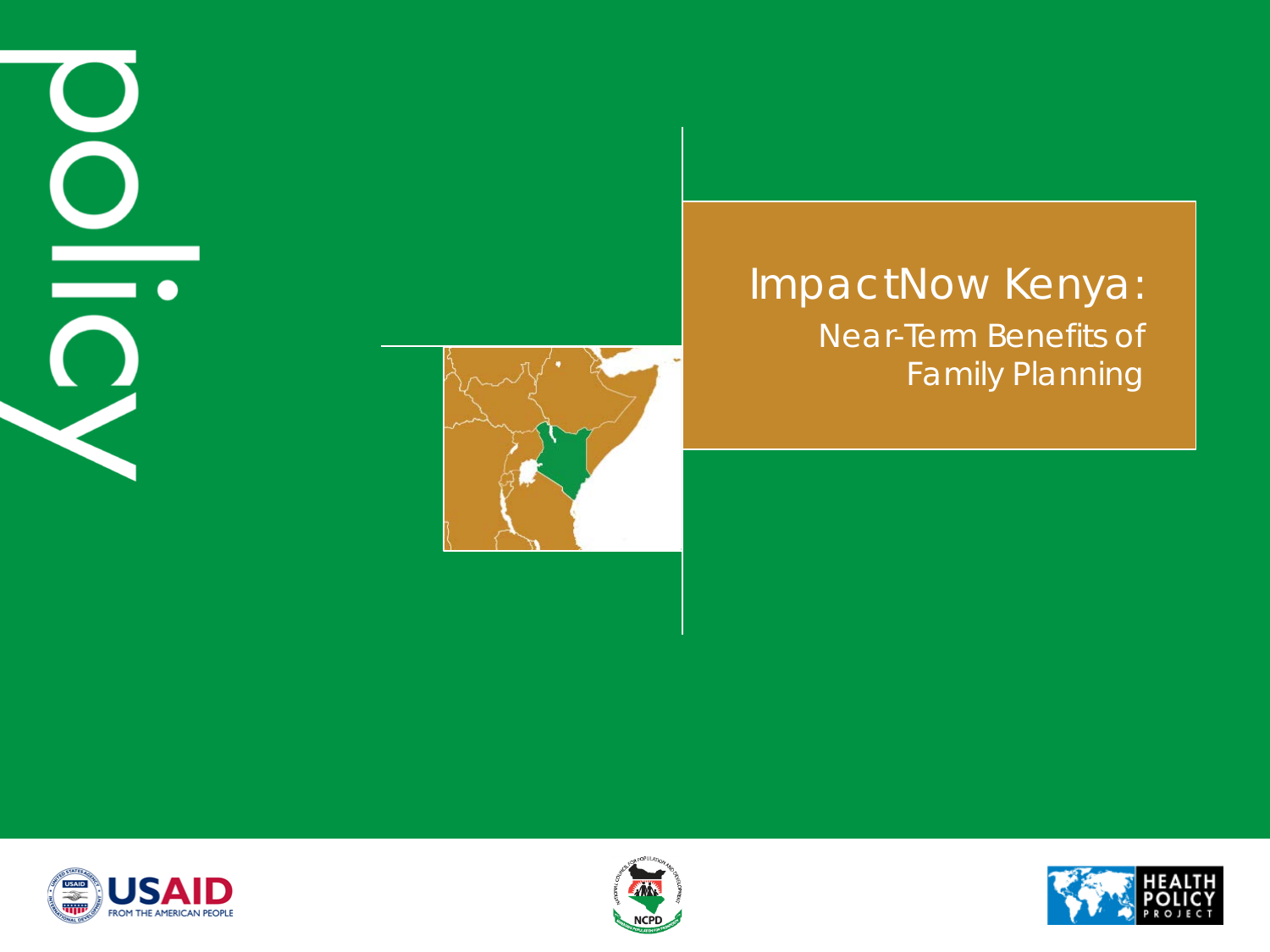#### Currently in Kenya…

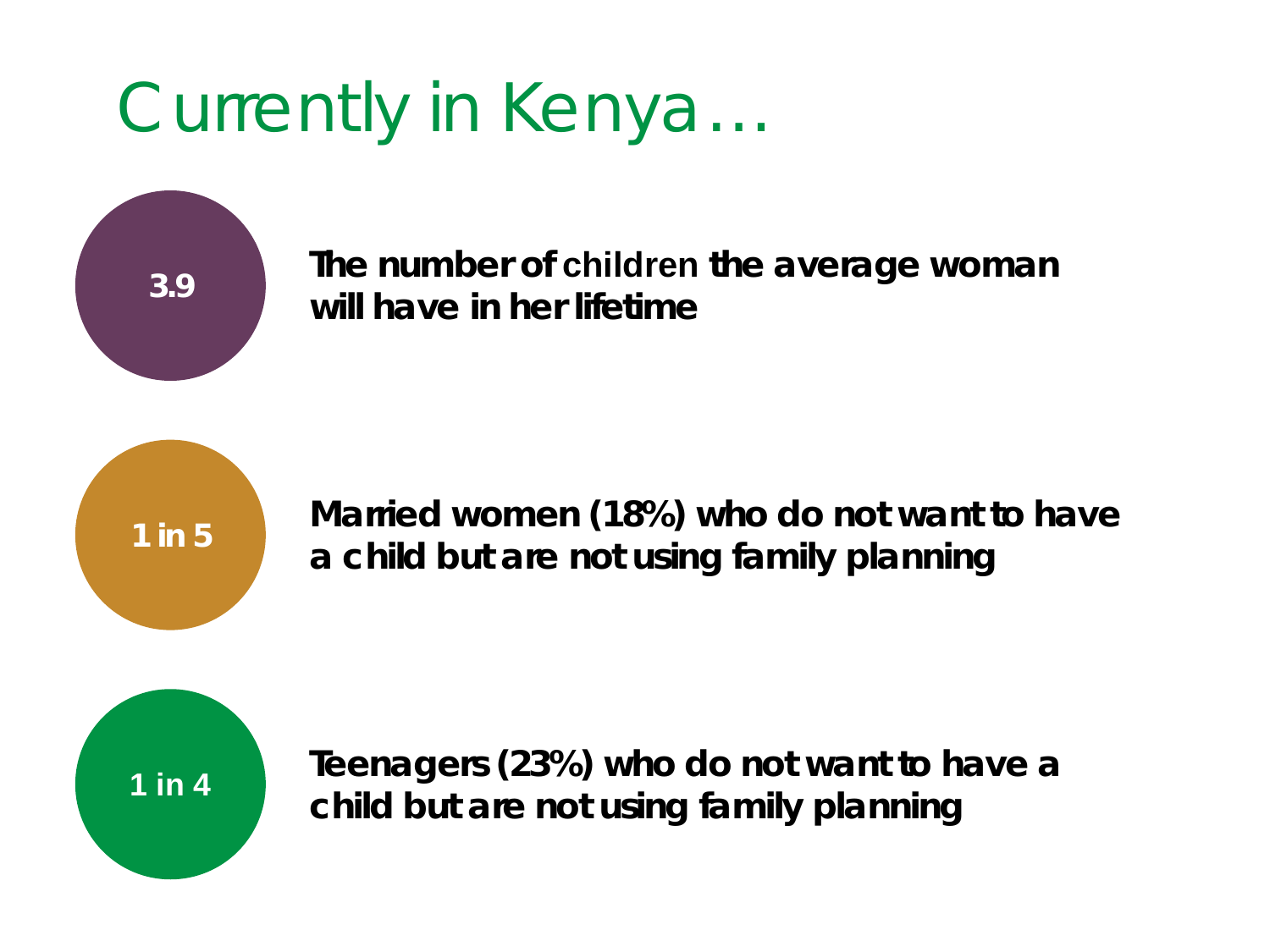#### Meanwhile…



**The injectable—an expensive contraceptive—is the most popular method** 



**Providers often lack training in the provision of more effective and less expensive methods of FP, such as implants and intrauterine contraceptive devices (IUCDs)**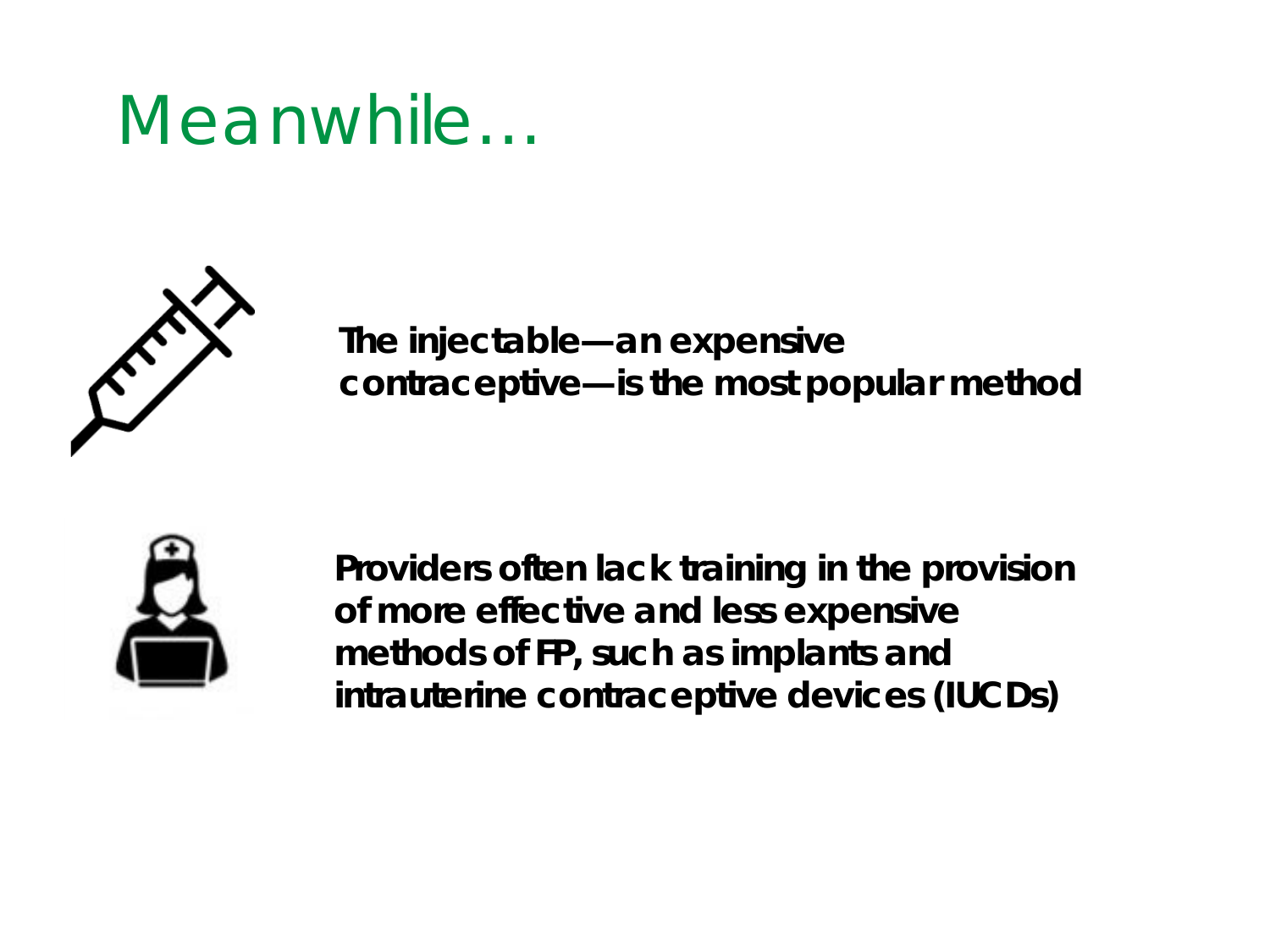#### The Context

- In 2012, Kenya launched the Population Policy for National Development (PPND)
- PPND aspires to increase national use of modern contraceptives to 58% by 2020 and 64% by 2025
- Since PPND, Kenya has increased its modern contraceptive prevalence rate (mCPR) to 53% among currently married women
- $\blacksquare$  Kenya is currently on track to surpass its 2020 target (58% mCPR)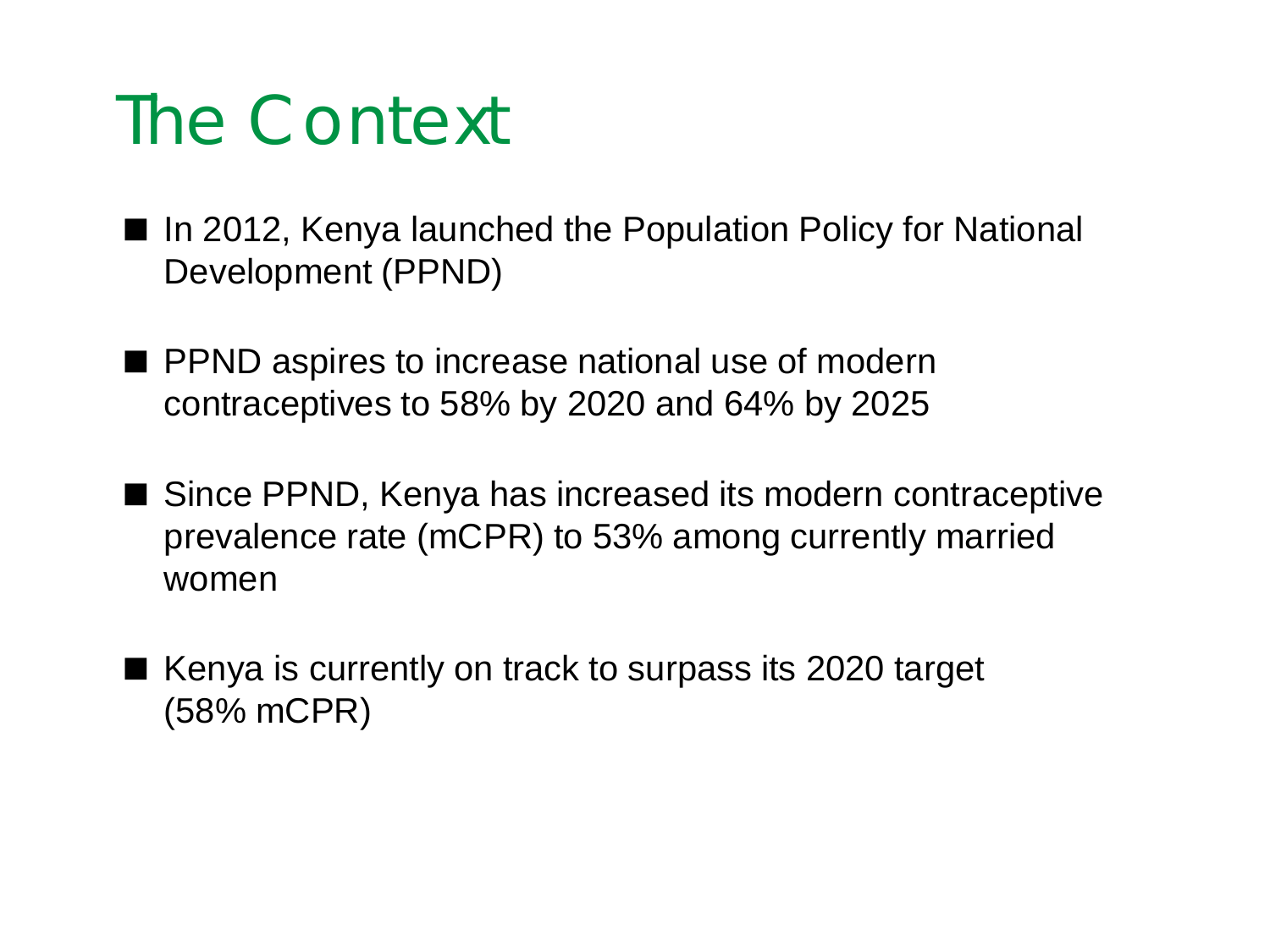#### The Solution

- To ensure further progress, national and county governments must prioritise modern FP in their policies, programmes, and budgets
- **Prioritising modern FP will save the lives of mothers and** children and promote economic development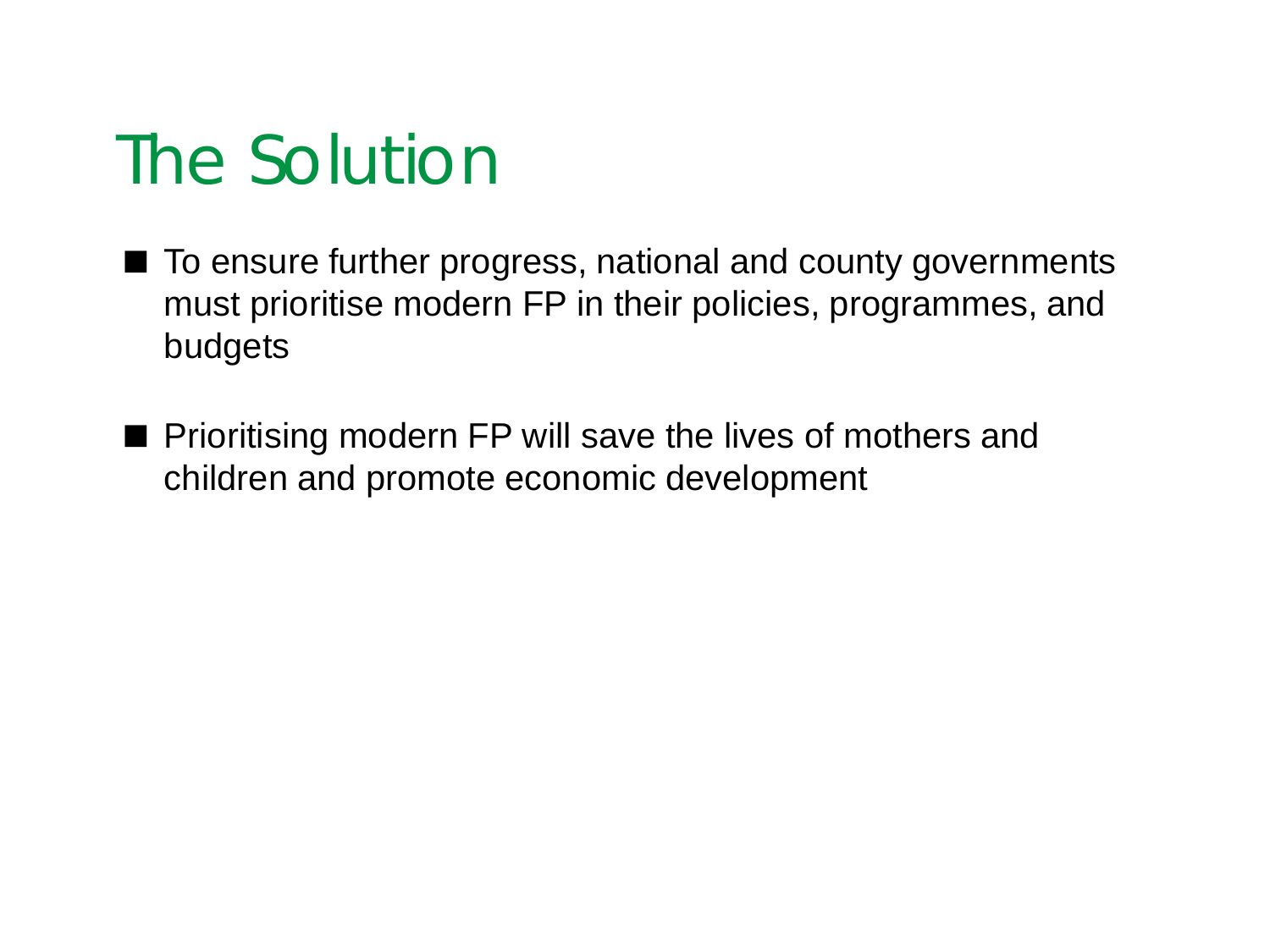**What would it mean for Kenya if county governments accelerated access to and use of voluntary modern FP?**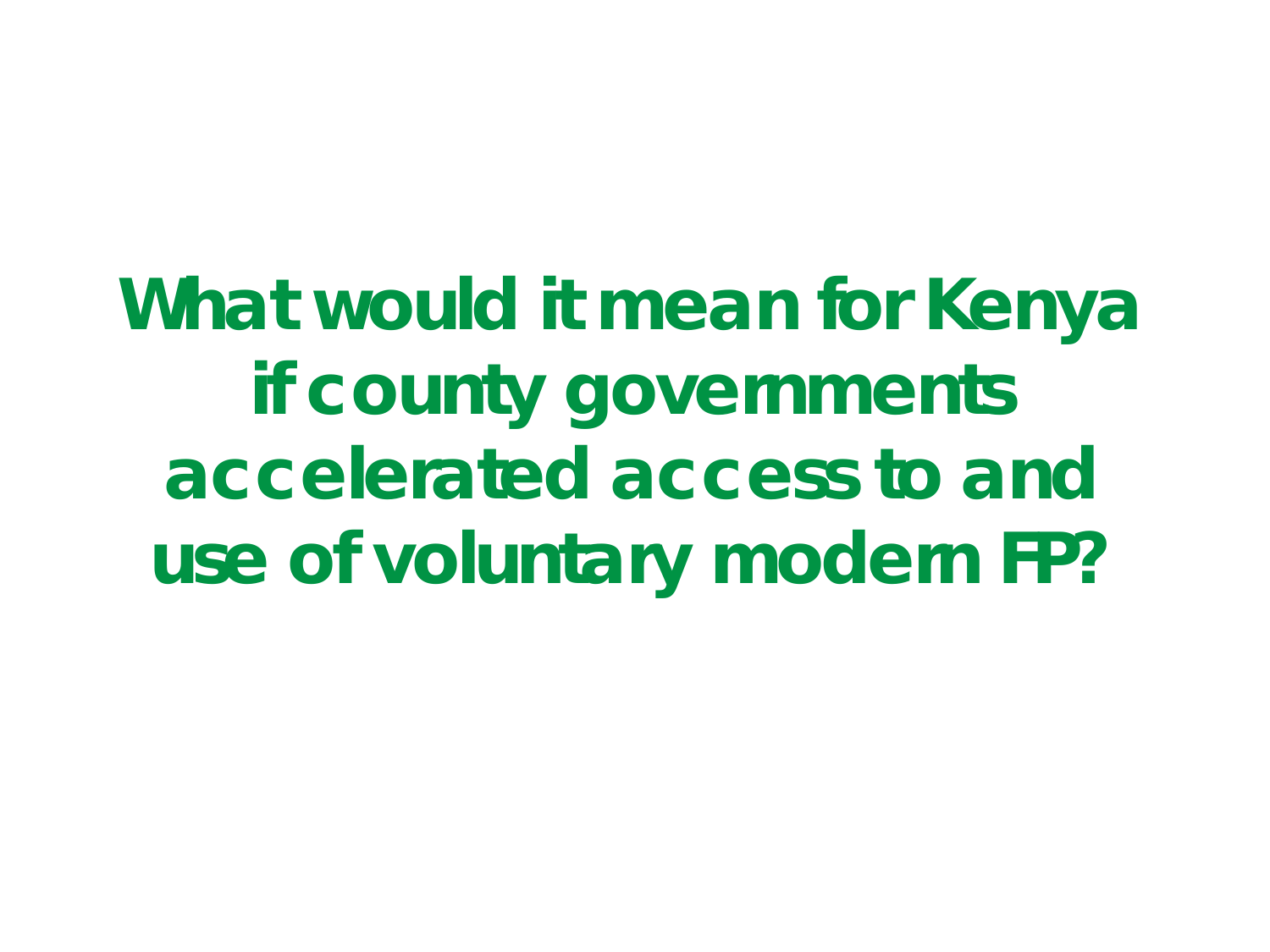## ImpactNow Kenya Model and Results

*"The goal is to attain high quality of life for the people of Kenya by managing population growth that can be sustained with the available resources."* **Population Policy for National Development, 2012**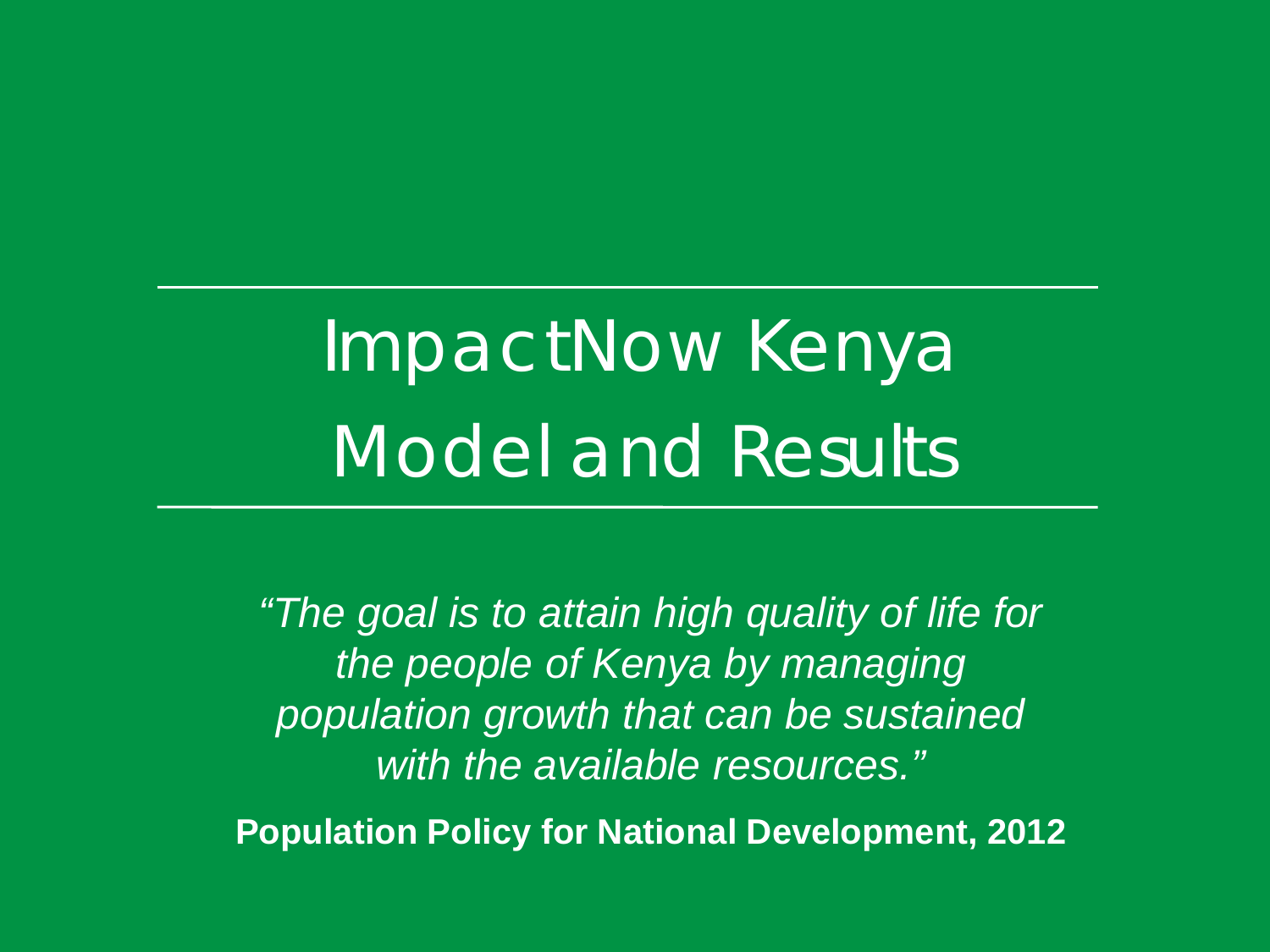#### The Model

The ImpactNow model quantifies the health and economic benefits of family planning

| <b>INPUTS</b>                                                          | <b>HEALTH OUTPUTS</b>                    | <b>ECONOMIC OUTPUTS</b>                   |  |
|------------------------------------------------------------------------|------------------------------------------|-------------------------------------------|--|
| <b>Health status</b>                                                   | <b>Unintended</b><br>pregnancies averted | <b>FP costs</b>                           |  |
| Contraceptive<br><b>effectiveness</b>                                  | Live births averted                      | <b>Direct healthcare</b><br>costs averted |  |
| <b>Patterns of</b><br>contraceptive use                                | Unsafe abortions<br>averted              |                                           |  |
| Pregnancy- and<br>birth-related<br>healthcare<br>utilisation and costs | <b>Maternal deaths</b><br>averted        | <b>Cost-benefit ratio</b>                 |  |
|                                                                        | Infant deaths averted                    | <b>Cost-effectiveness</b>                 |  |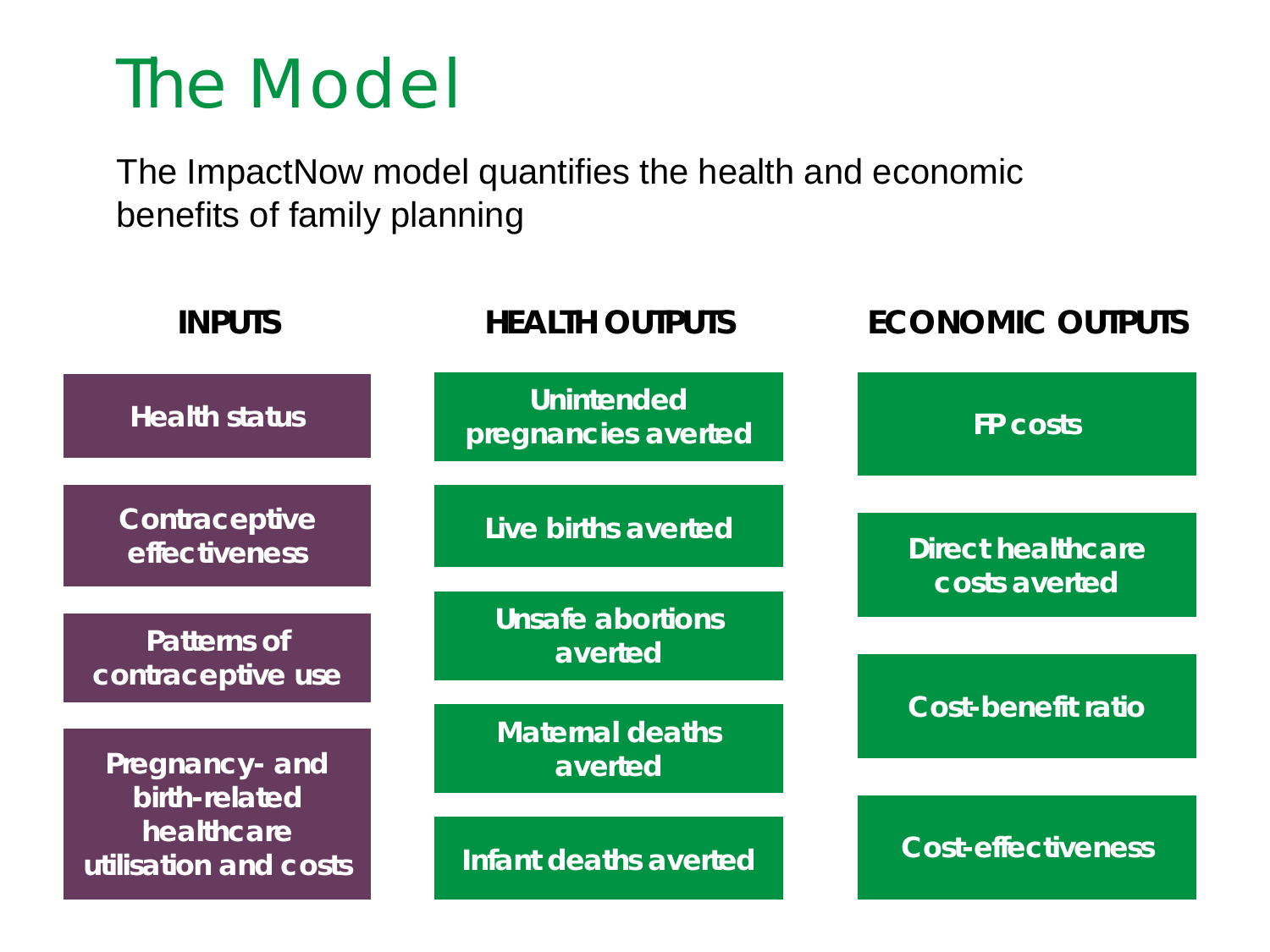#### The Scenarios

Scenario-based, the model is designed to show the impacts of three FP policy options and compare results

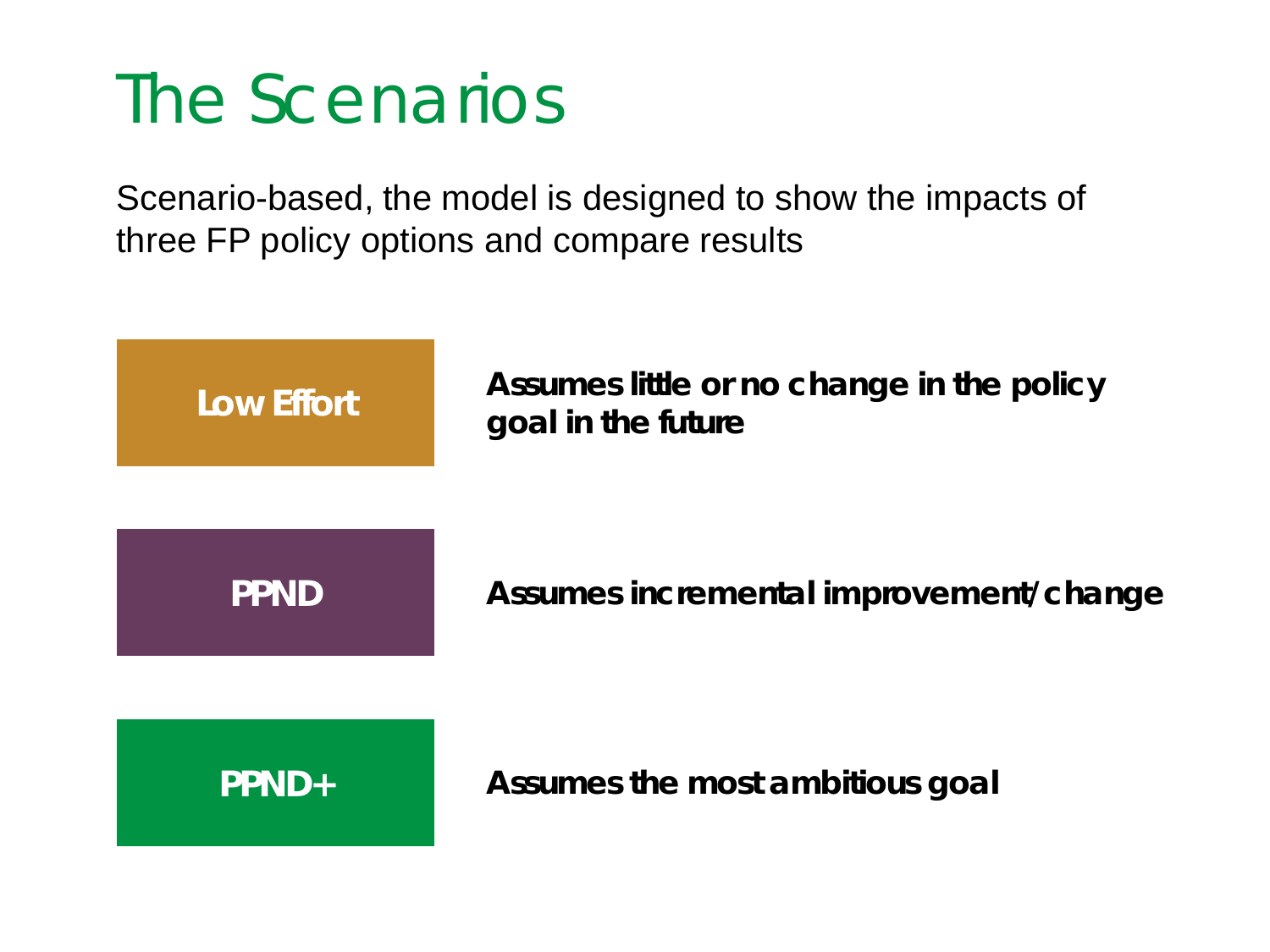#### Model Scenarios for Kenya

| <b>Scenario</b>   | <b>Key Characteristics</b>                                                                                                                                                                                                 |  |  |
|-------------------|----------------------------------------------------------------------------------------------------------------------------------------------------------------------------------------------------------------------------|--|--|
| <b>Low Effort</b> | Modest improvements in mCPR, below the recent<br>percentage point improvement<br>$(2.3$ annually)                                                                                                                          |  |  |
| <b>PPND</b>       | mCPR reaches 58% by 2020 as envisioned in the PPND                                                                                                                                                                         |  |  |
| PPND+             | Aligned with PPND 2025 mCPR goal (64%)<br>Recent momentum in mCPR continues, with uptake<br>growing at 2.3 percentage points annually<br>Improvements in access to long-acting, reversible, and<br>permanent contraception |  |  |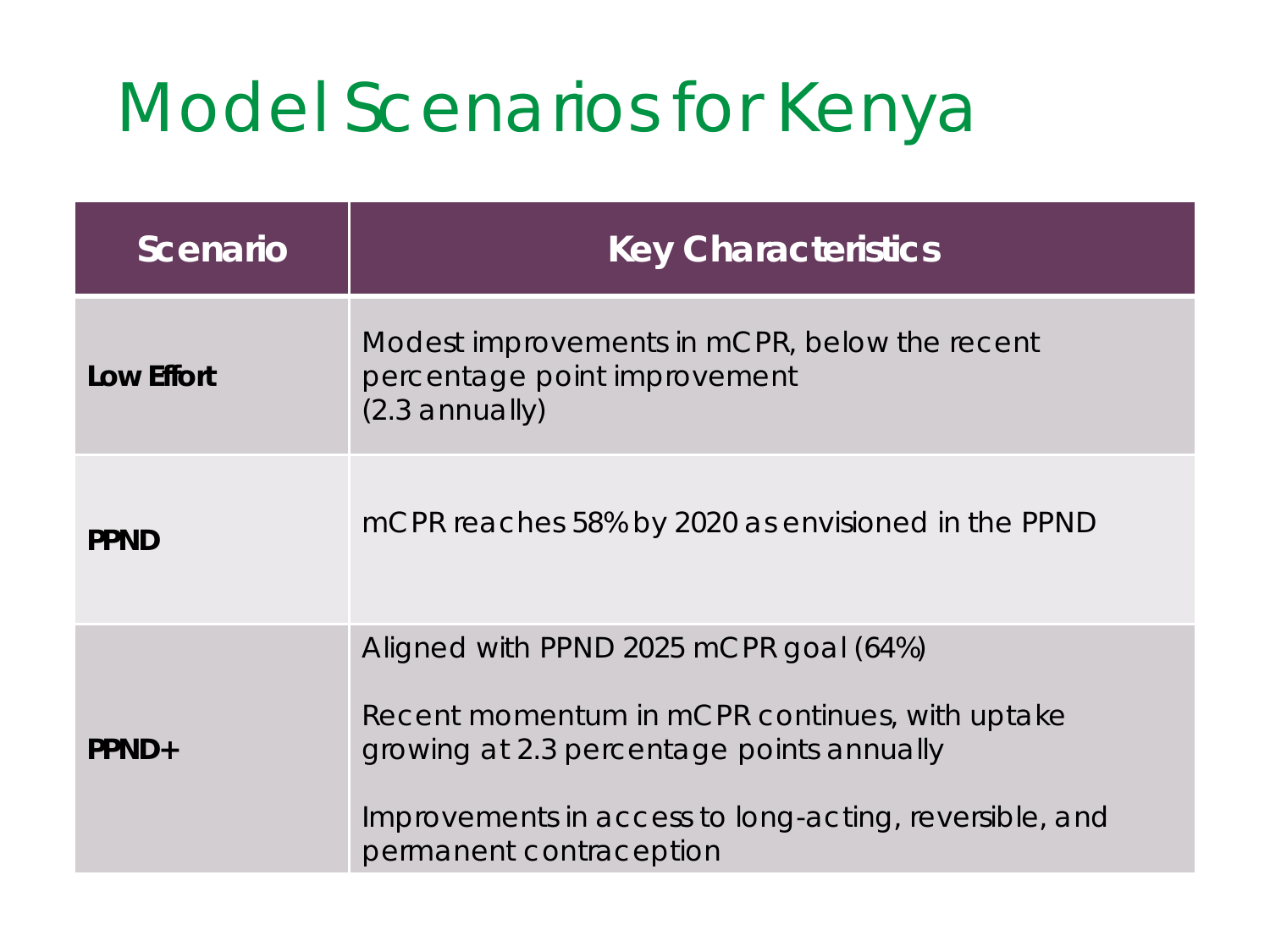### Modern FP and Method Mix by Scenario

|                                                 | <b>Baseline</b><br>2015 | Low<br><b>Effort</b><br>2020 | <b>PPND</b><br>2020 | PPND+<br>2020 |
|-------------------------------------------------|-------------------------|------------------------------|---------------------|---------------|
| <b>mCPR</b>                                     | 53.2%                   | 56.2%                        | 58.0%               | 64.7%         |
| <b>Method Mix</b>                               |                         |                              |                     |               |
| Condom                                          | 4.1%                    | 4.1%                         | 4.1%                | 4.1%          |
| Injectable                                      | 49.6%                   | 49.6%                        | 49.6%               | 30.0%         |
| Pill                                            | 15.0%                   | 15.0%                        | 15.0%               | 7.5%          |
| <b>Female Sterilisation</b>                     | 6.0%                    | 6.0%                         | 6.0%                | 9.0%          |
| Male Sterilisation                              | 0.0%                    | 0.0%                         | 0.0%                | 2.0%          |
| <b>IUCD</b>                                     | 6.4%                    | 6.4%                         | 6.4%                | 16.4%         |
| Implant                                         | 18.6%                   | 18.6%                        | 18.6%               | 31.0%         |
| Other Modern (lactational<br>amenorrhea method) | 0.30%                   | 0.30%                        | 0.30%               | 0.0%          |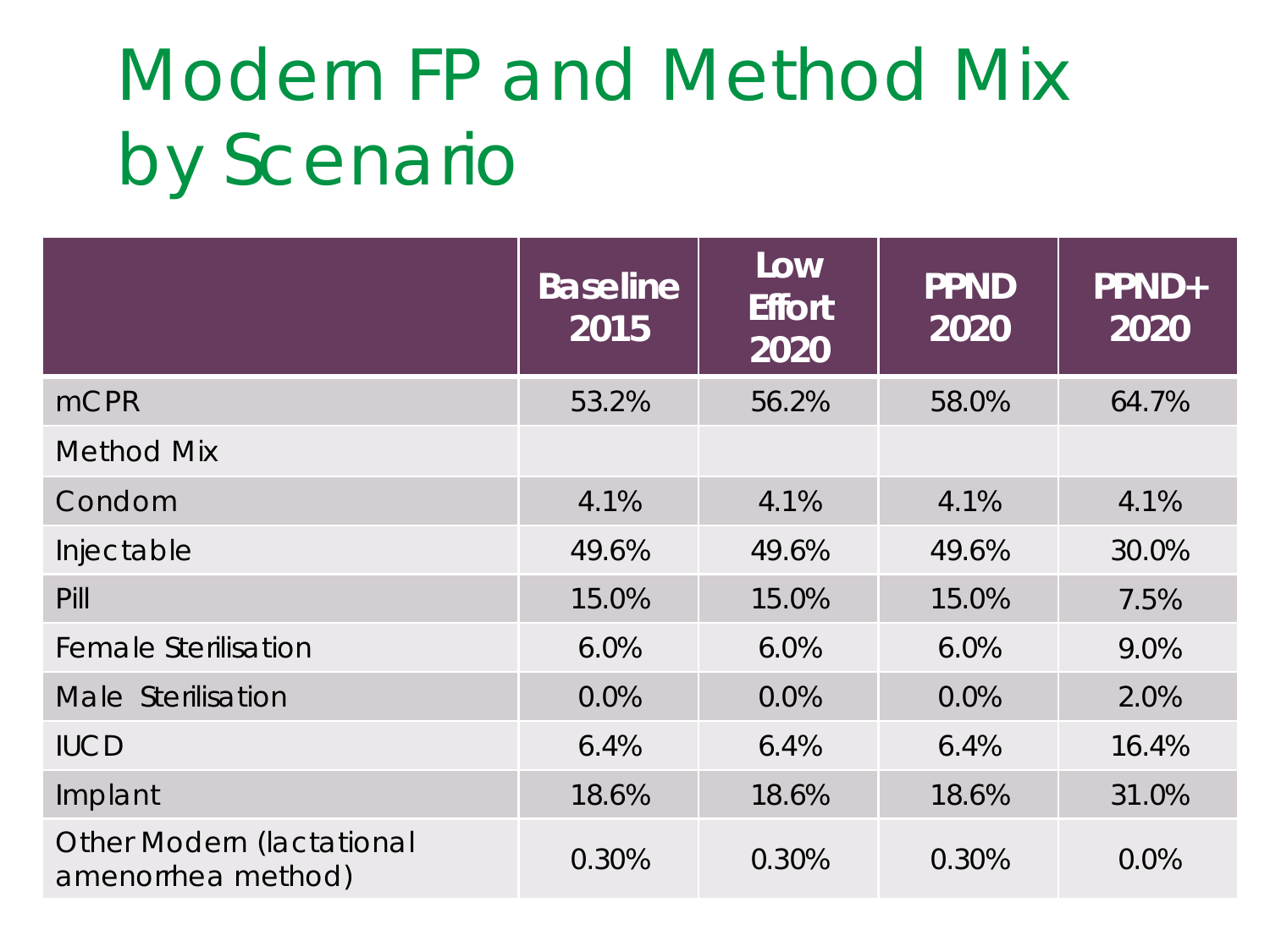#### Unintended Pregnancies Averted

**Unintended Pregnancies Averted (Cumulative, 2015–2020)**



**Accelerated use of modern methods averts a higher number of unintended pregnancies**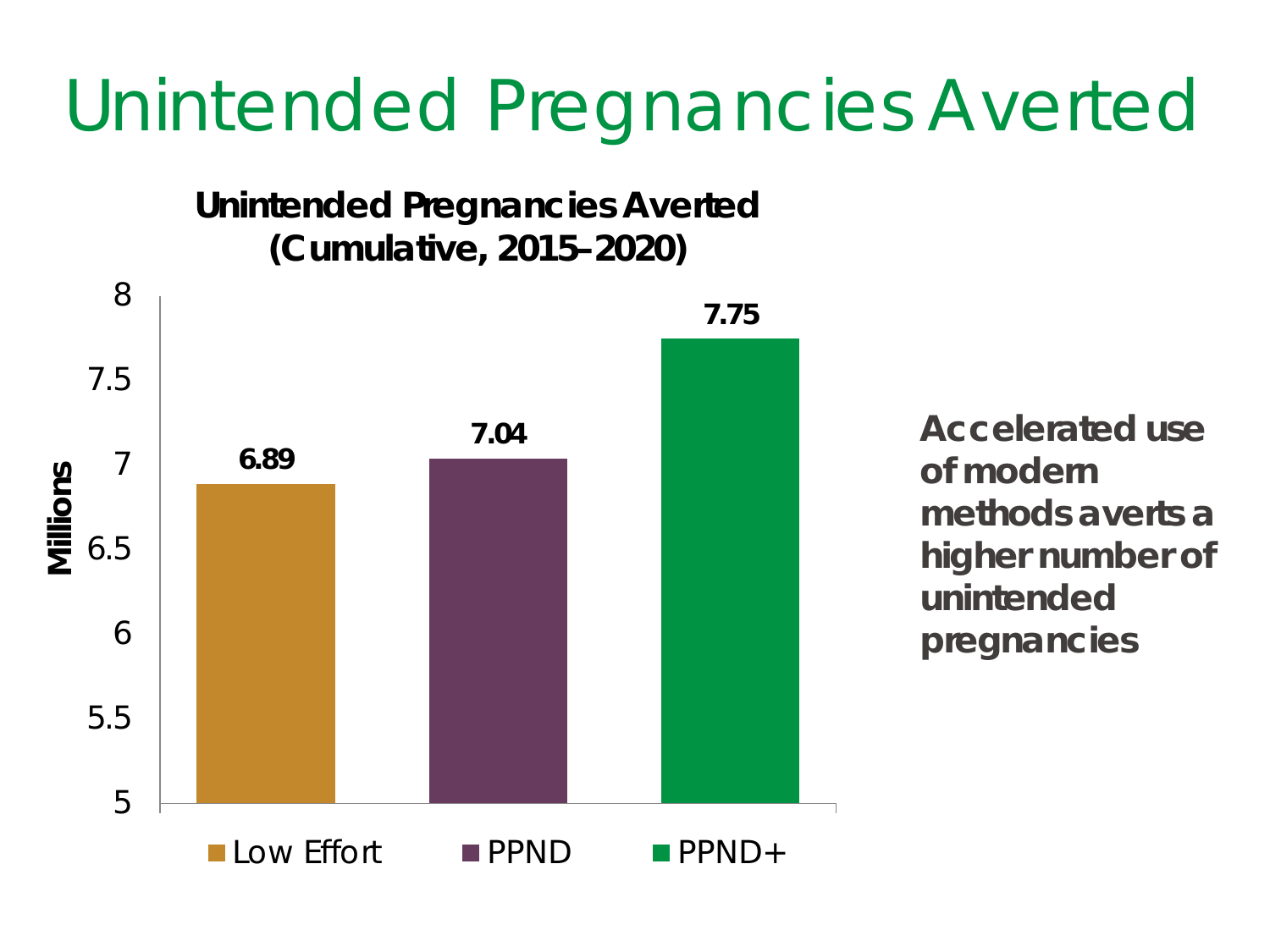#### Unsafe Abortions Averted

**Unsafe Abortions Averted (Cumulative 2015–2020)**



**Kenya would prevent 155,000 more unsafe abortions by accelerating expanded access to and use of modern methods compared to a low effort scenario**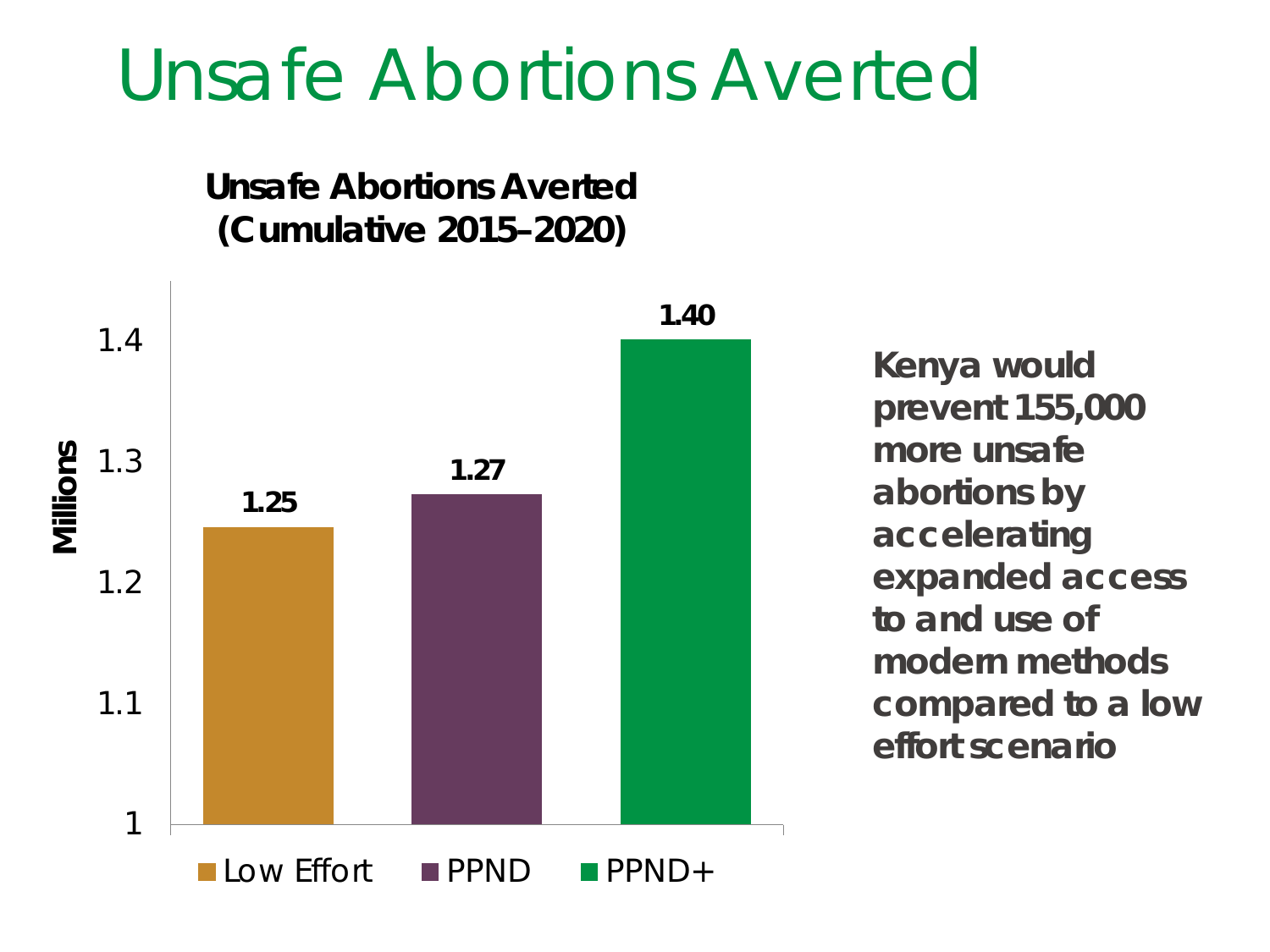#### Mothers' Lives Saved

**Maternal Deaths Averted (Cumulative, 2015–2020)**



**Kenya would save an additional 2,138 mothers' lives by investing in modern methods compared to a scenario of low effort and investment**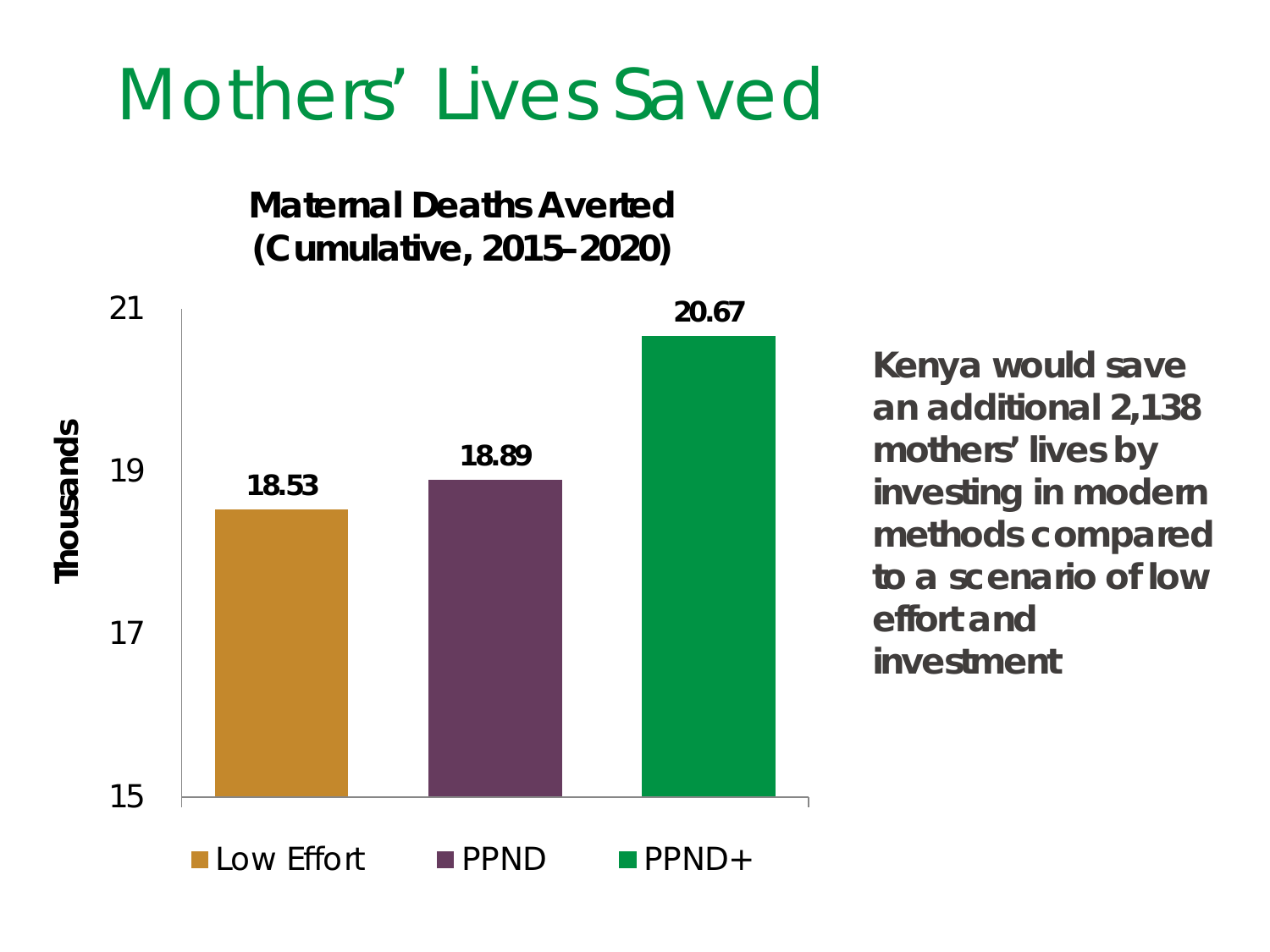#### Children's Lives Saved

**Children's Lives Saved (Cumulative, 2015–2020)**



**Accelerating use of modern methods would save an additional 16,000 children's lives by 2020 compared to a low effort scenario**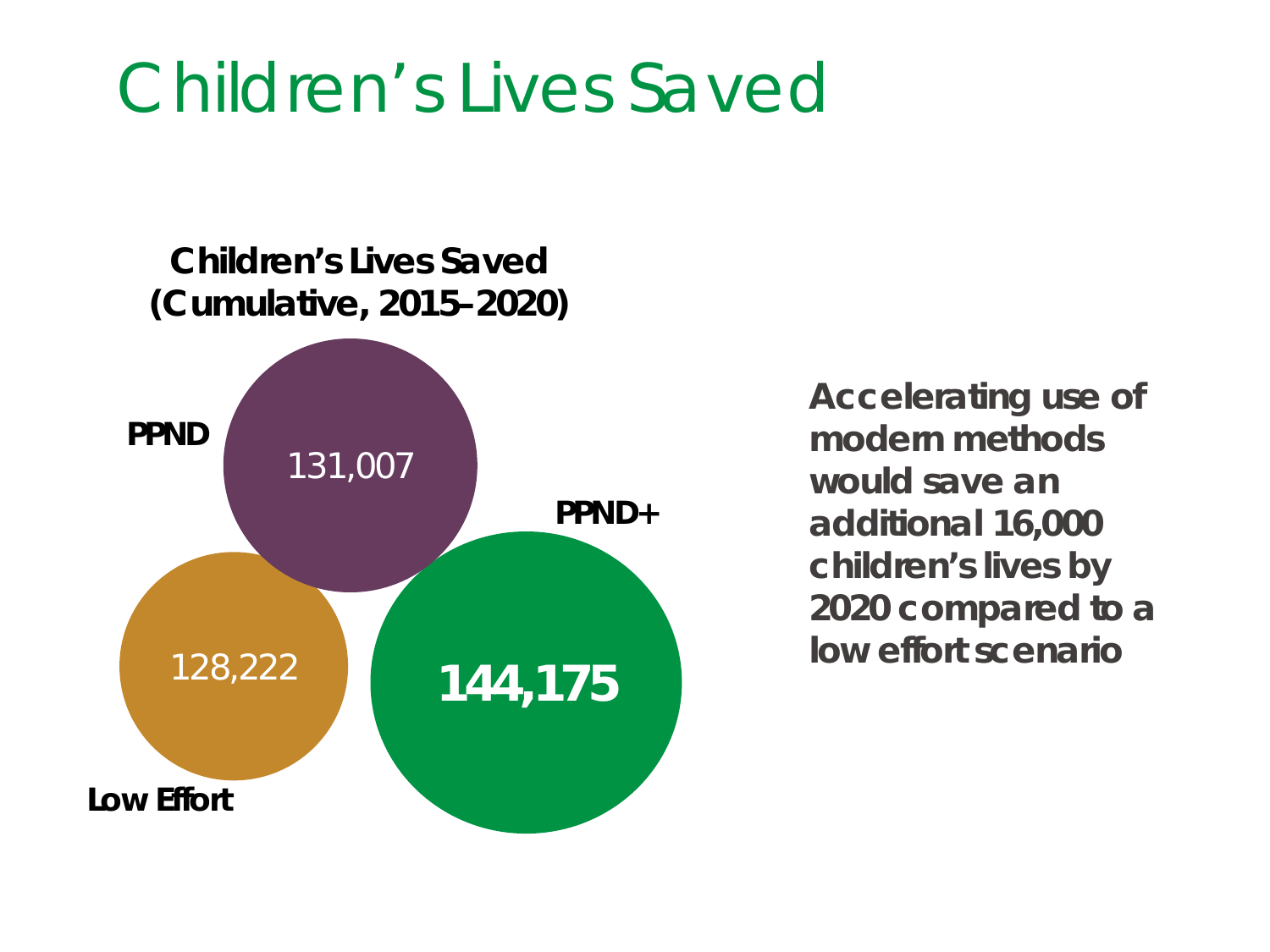#### Healthcare Cost Savings

**FP Costs and Savings (Cumulative, 2015–2020)**

65



**61.49**

**By investing in modern FP methods, Kenya would save an additional Ksh 6.8 billion in healthcare costs by 2020; FP costs decrease with the increased use of long-acting methods**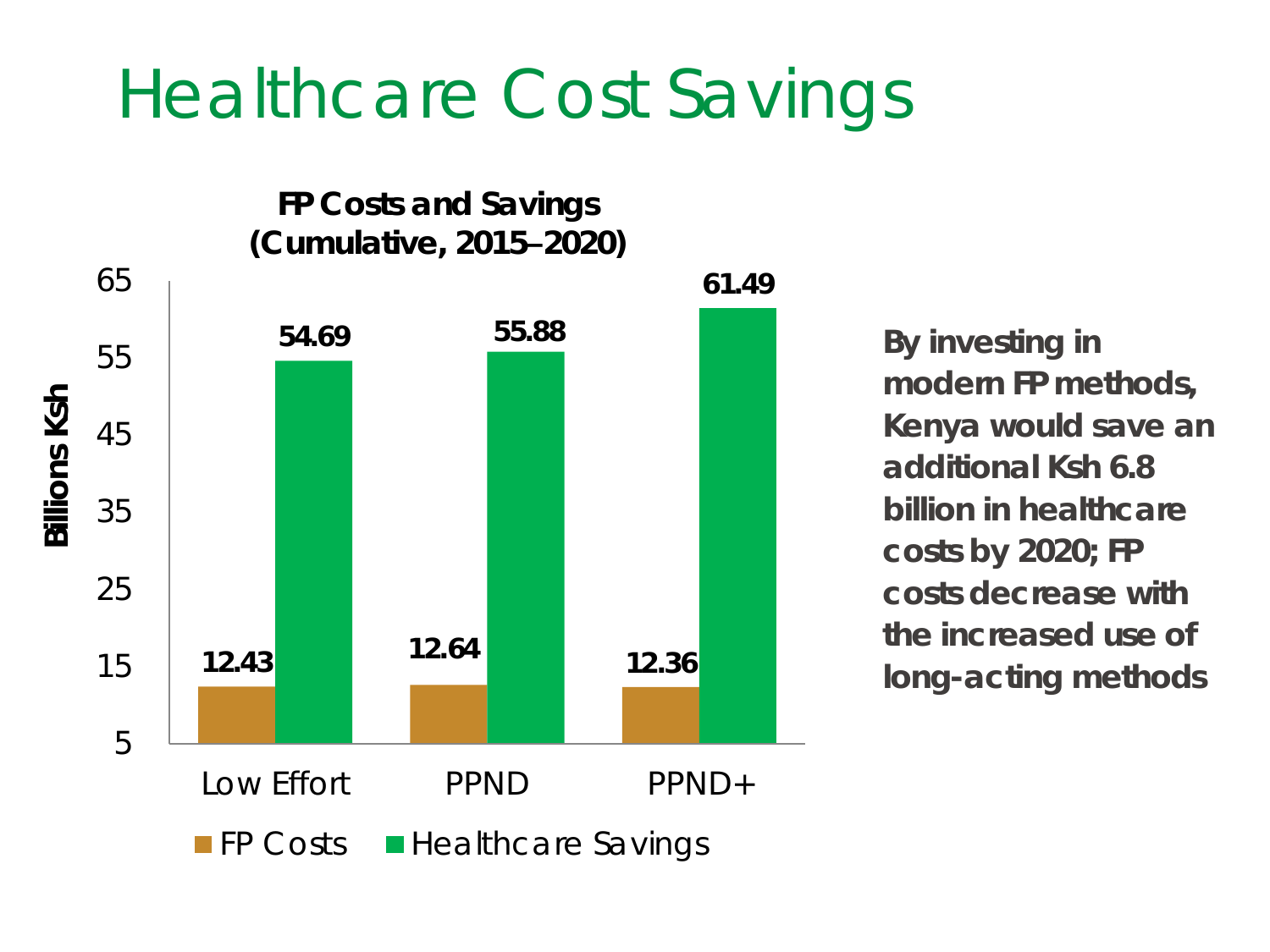#### Cost-benefit Ratio

#### **Healthcare Savings per Ksh 85 Spent on FP in Kenya (2020)**



**Today, every Ksh 85 spent on FP saves Ksh 381 (US\$4.48) in direct healthcare costs; with increased investment in modern FP, savings would increase to Ksh 464 per Ksh 85 spent**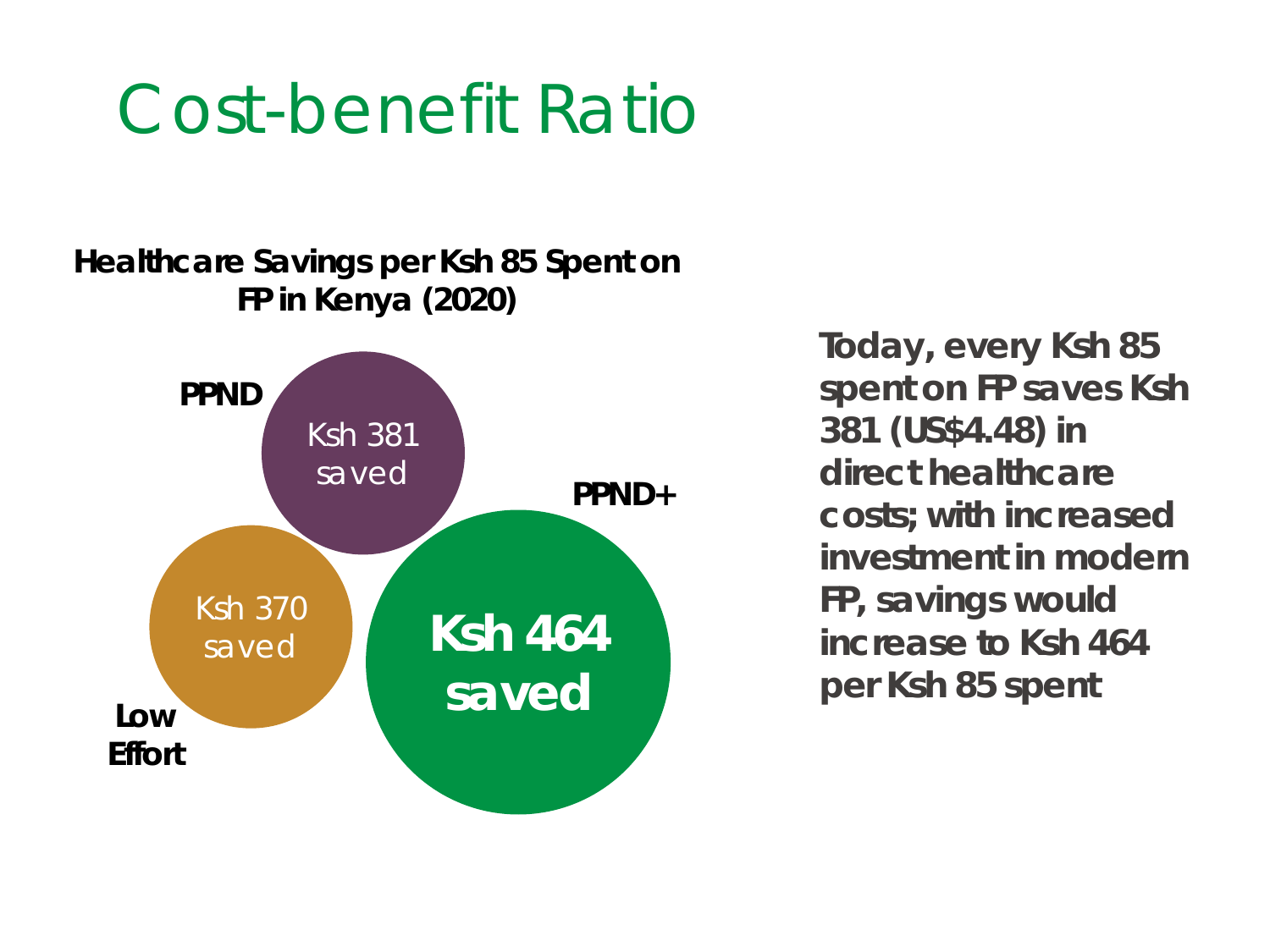#### With increased investment in modern FP, Kenya could…

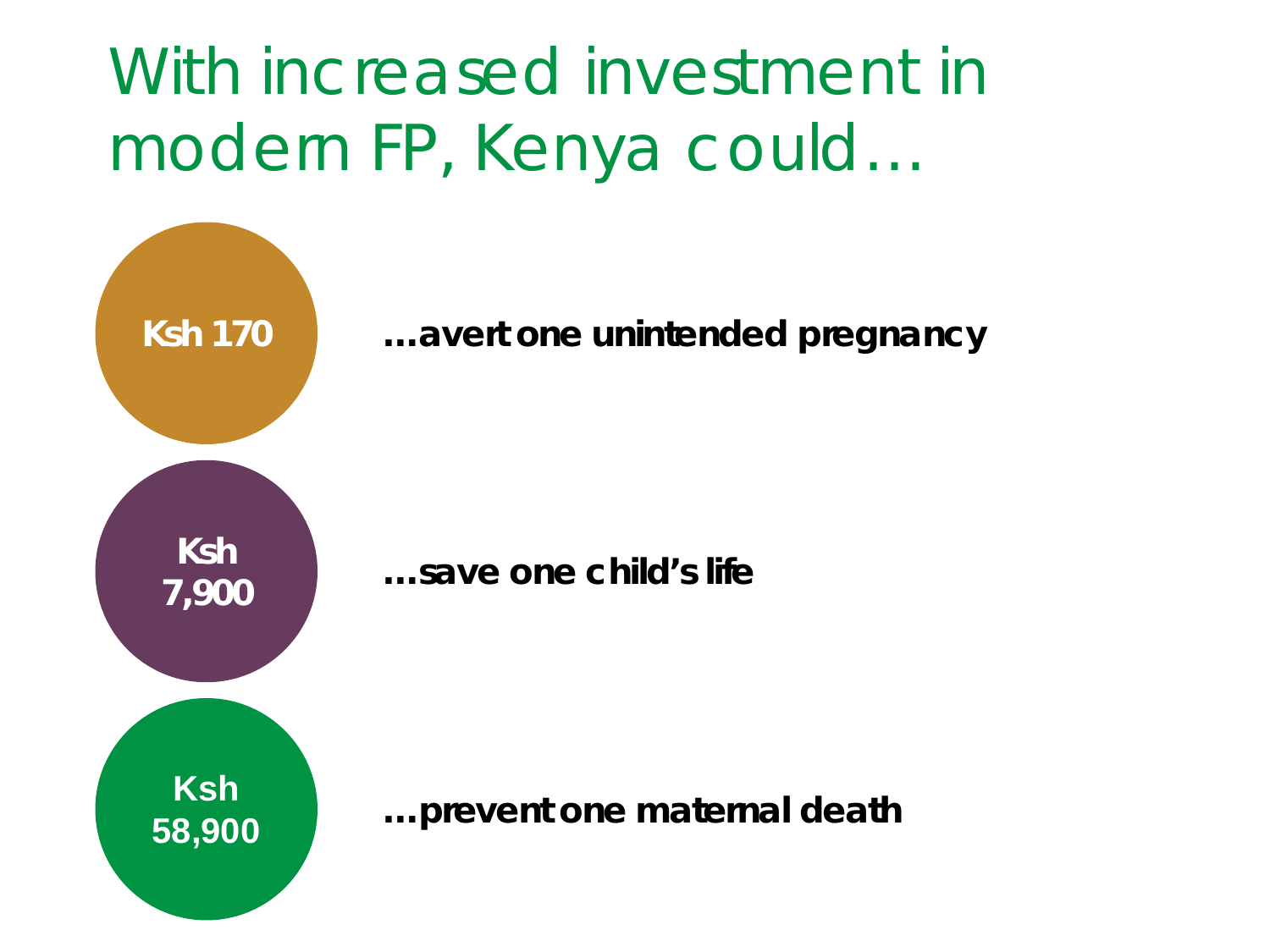## Summary Results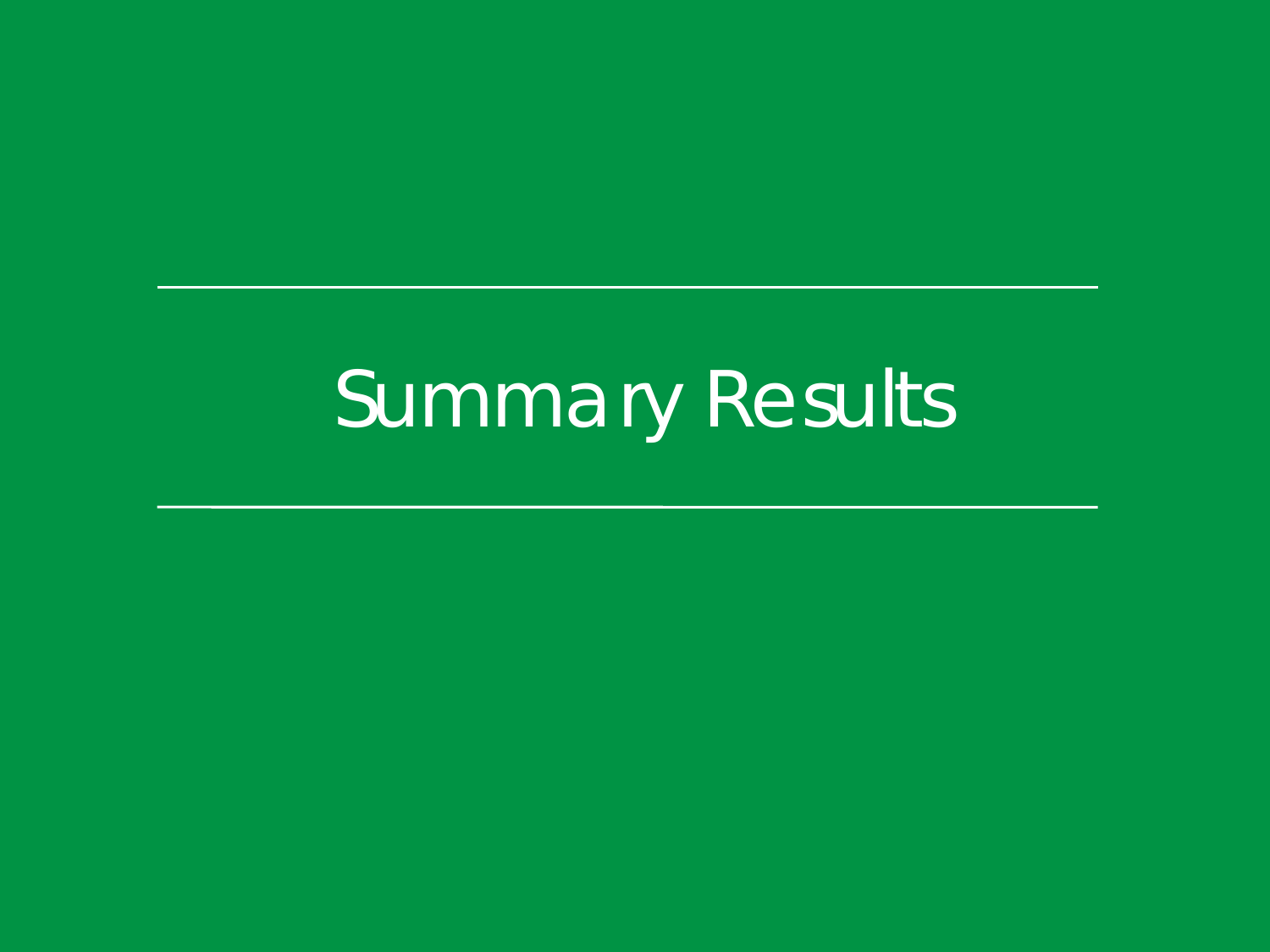#### Summary Results

- With increased use of FP—reaching an mCPR goal of 64.7% by 2020—Kenya would
	- Save the lives of more than 20,000 mothers and 144,000 children
	- Avert more than 7.7 million unintended pregnancies
	- Save Ksh 61 billion in direct healthcare costs—Ksh 6.8 billion more than if modern FP uptake slows
	- **Prevent 1.4 million unsafe abortions**
	- Save Ksh 464 in near-term healthcare costs by 2020 for every Ksh 85 spent on FP
- $\blacksquare$  There is no need to wait; the health and economic benefits of investing in FP are immediate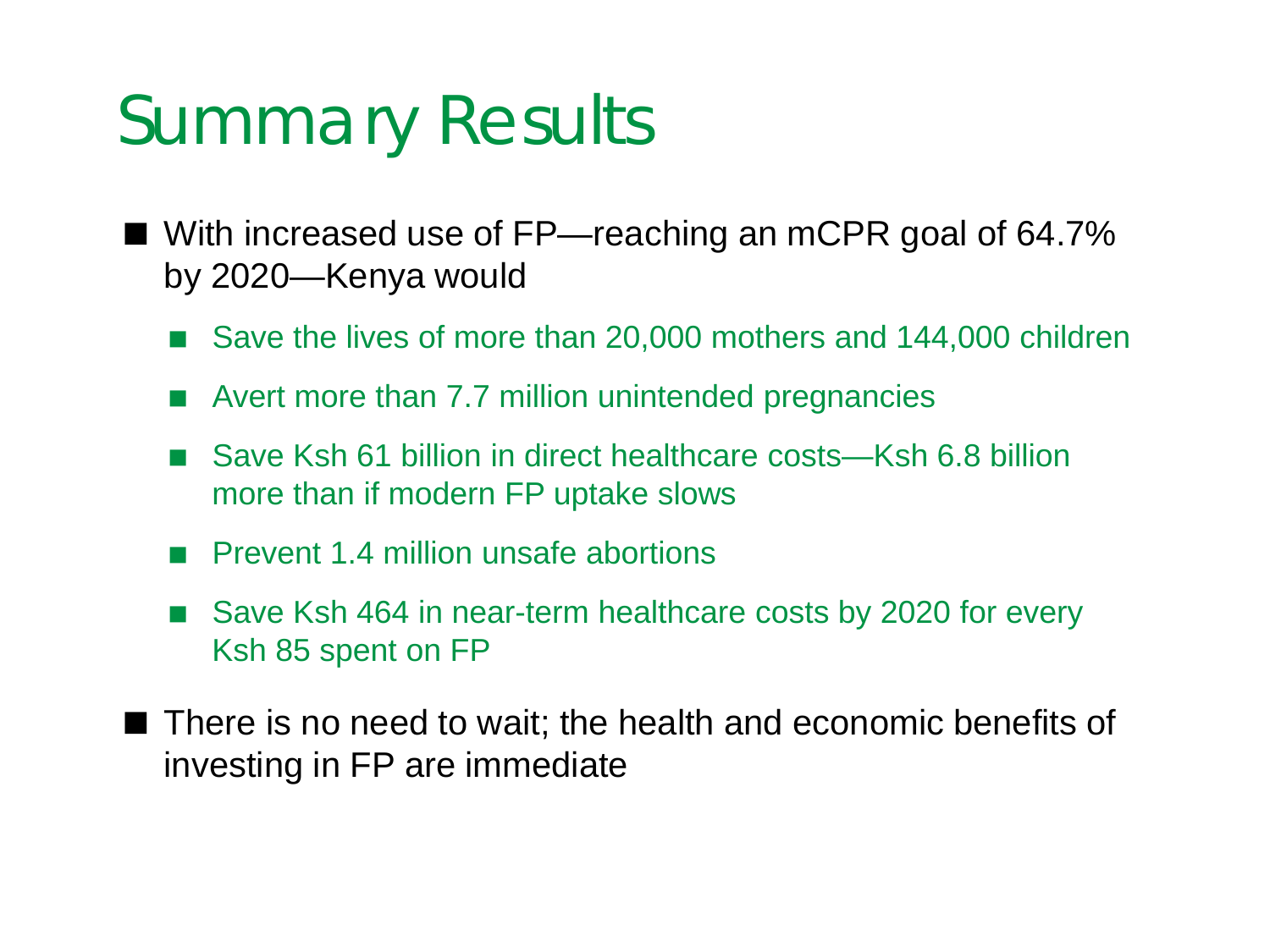### Policy Recommendations

*Each county government* **has a crucial role to play in realising Kenya's development future**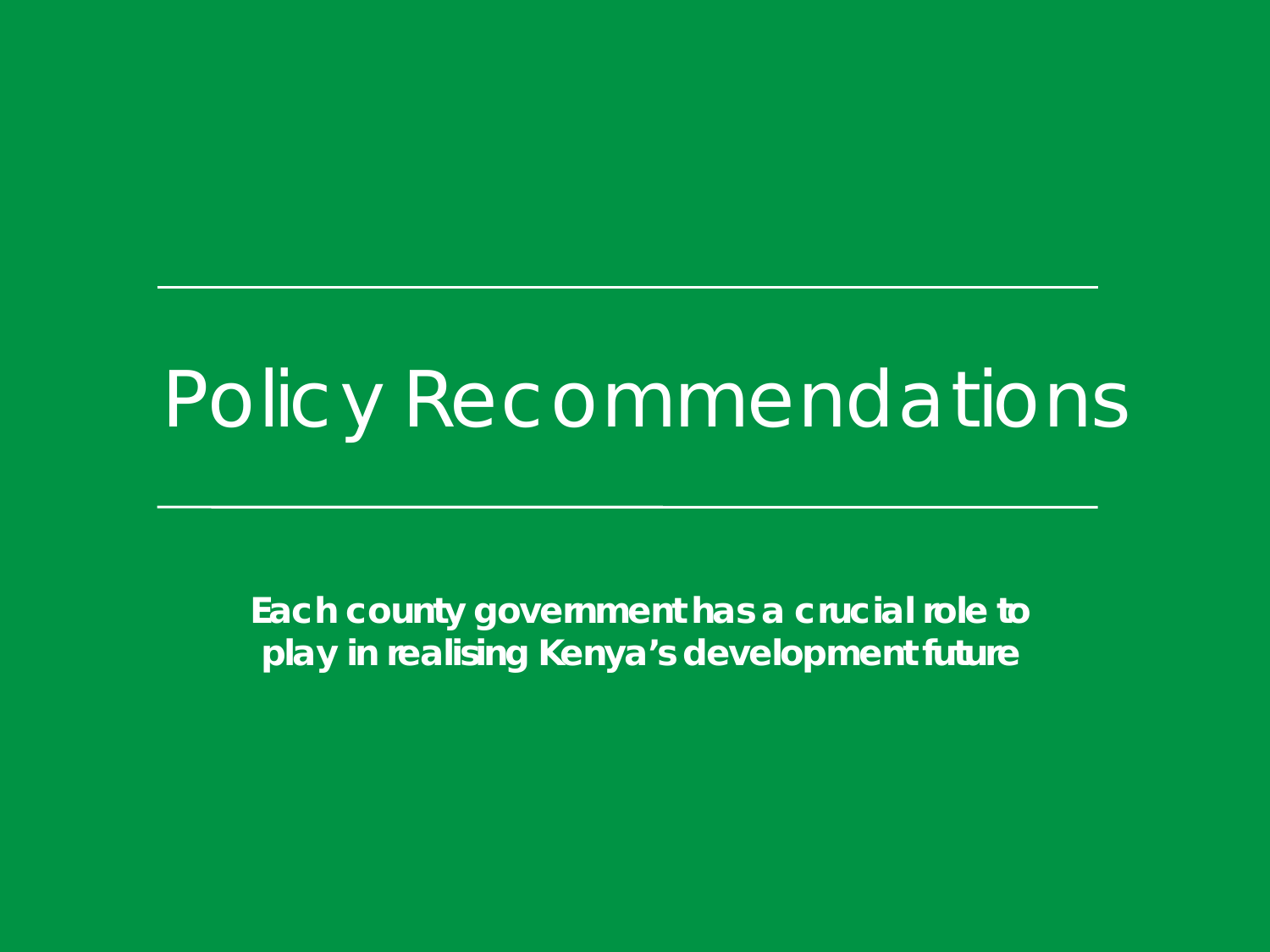#### Prioritise FP Budgets

**To realise Kenya's health and economic benefits, national and county governments must prioritise family planning in**  *financing***, including**

- $\blacksquare$  Establishing FP-specific budget lines within county Programme Based Budgets and allocating the funds appropriately (commodities, in-service training, and facility improvements)
- Allocating/spending funds from recurrent budgets on FP-related supplies and personnel
- Tracking FP funds on FP in-service training, long-acting methods, and facility improvements (based on budget allocations)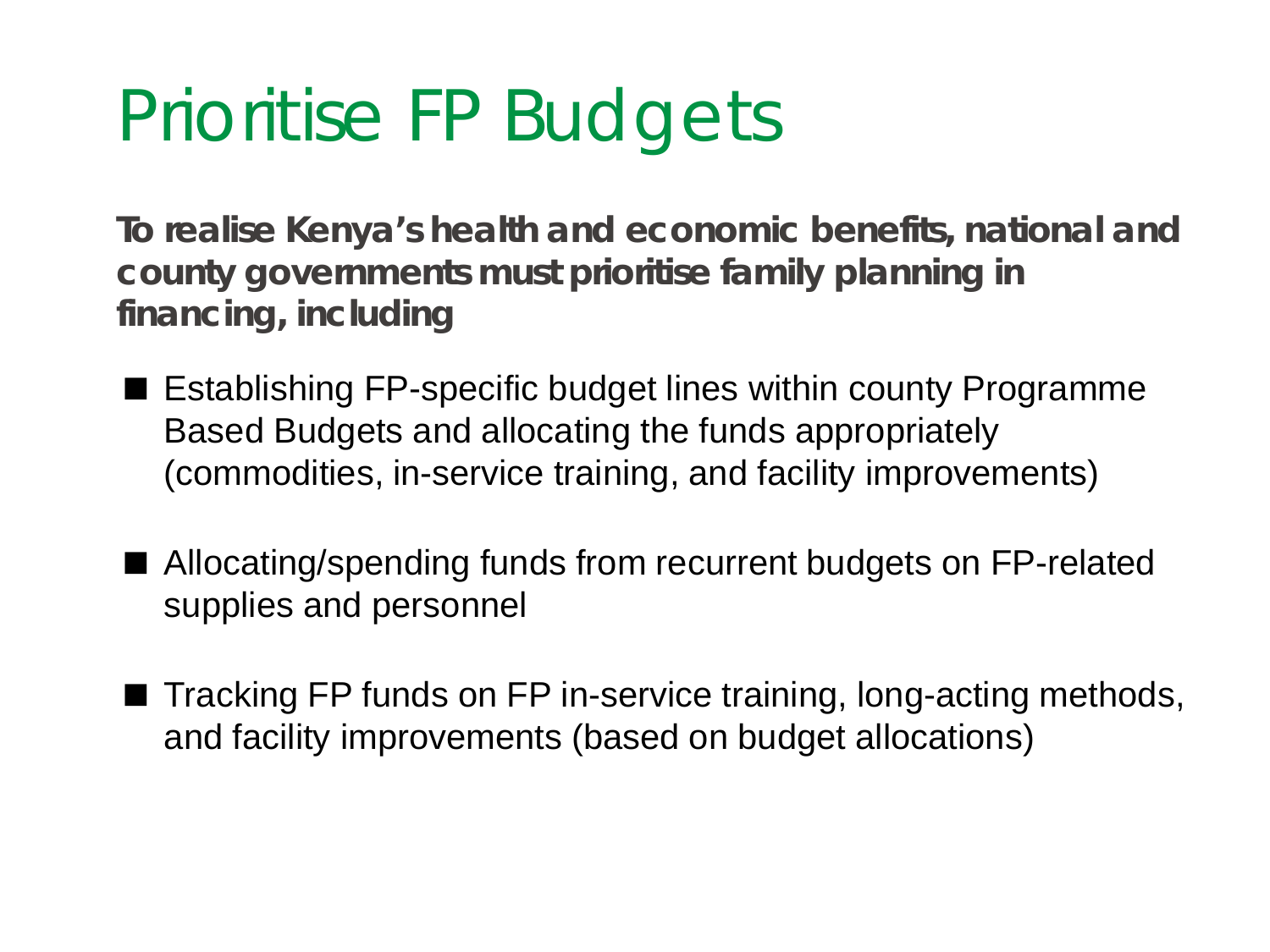#### Prioritise FP Programmes

**To realise Kenya's health and economic potential, county governments must prioritise family planning in** *programming* **by**

- Scaling up provider training and counselling on the provision of implants and IUCDs
- Adopting a multisectoral approach to youth-friendly FP services
- Strengthening county supply chains for FP commodity security, particularly commodity procurement and distribution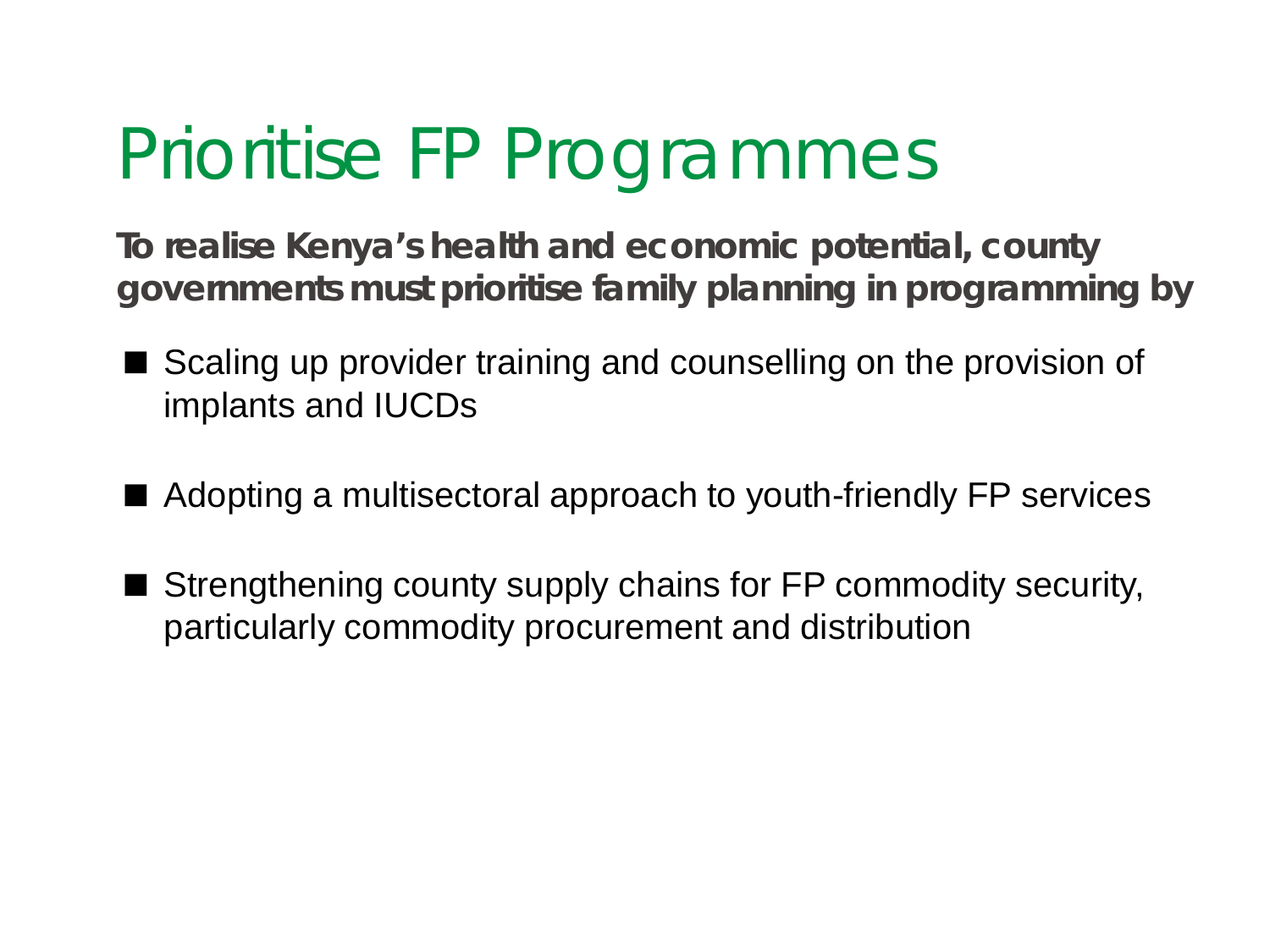#### Prioritise FP Policies

**To realise Kenya's health and economic potential, county governments must prioritise family planning** *policy* **by applying national FP policies at the county level:** 

■ Kenya's Vision 2030

- Kenya's Population Policy for National Development 2012
- National Reproductive Health Policy 2007
- Community Health Strategy 2006
- The Adolescent Sexual and Reproductive Health Policy of 2015 (ASRH)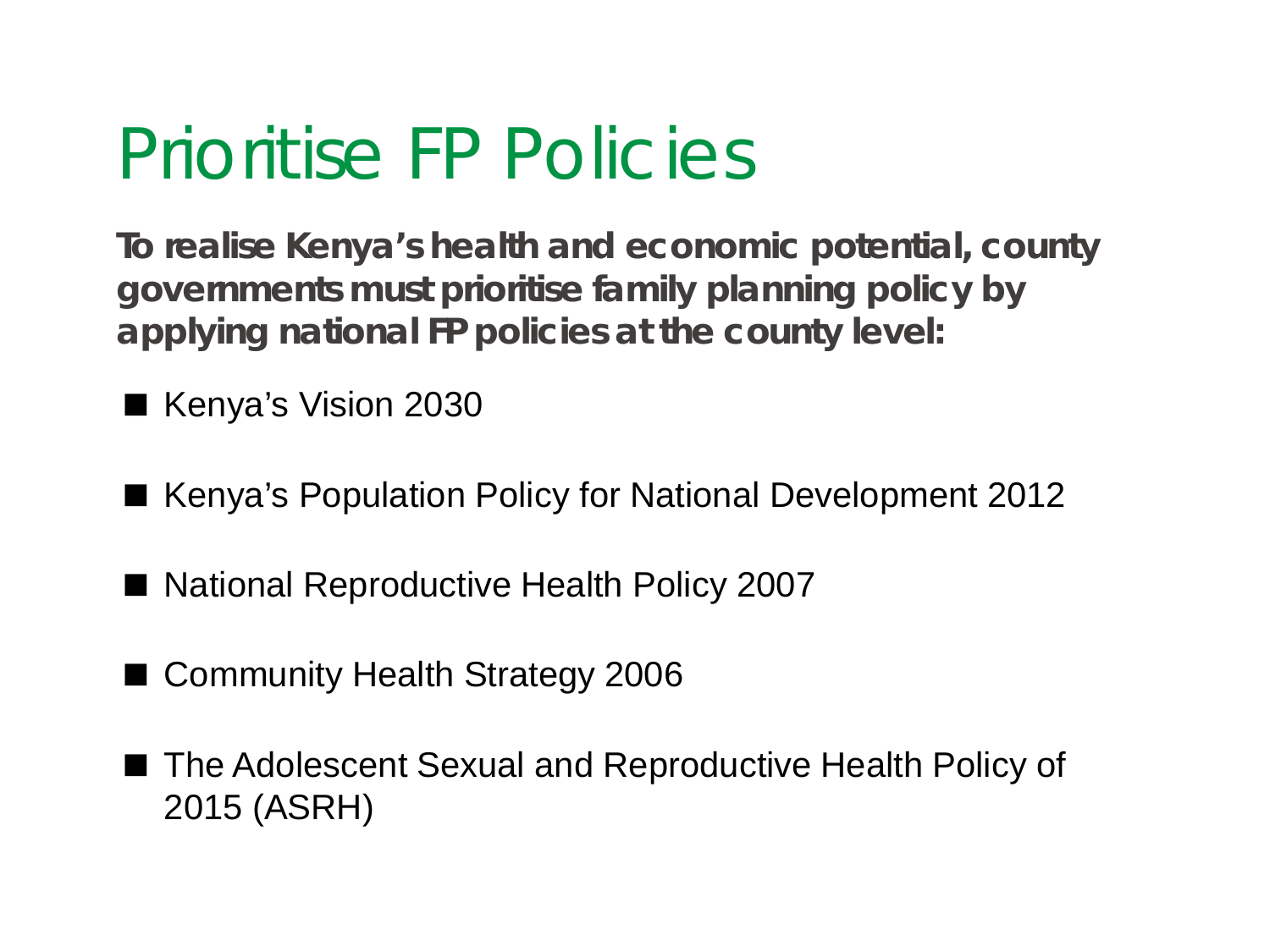#### References

Health Policy Project (HPP), United States Agency for International Development (USAID), and Marie Stopes International (MSI). 2014. *ImpactNow Model: Estimating the Health and Economic Impacts of Family Planning Use*. Washington, DC: Futures Group, Health Policy Project.\*

Kenya National Bureau of Statistics (KNBS) and ICF International. 2015. *Kenya Demographic and Health Survey 2014: Key Indicators.* Nairobi and Rockville, MD: KNBS and ICF International.

United Nations Population Fund (UNFPA) Kenya. 2014. "First Lady Mrs. Margaret Kenyatta decries Kenya's high maternal deaths." Available at: [http://countryoffice.unfpa.org/kenya/2014/09/04/10489/first\\_lady\\_mrs\\_margaret\\_k](http://countryoffice.unfpa.org/kenya/2014/09/04/10489/first_lady_mrs_margaret_kenyatta_decries_kenya_rsquo_s_high_maternal_deaths/) [enyatta\\_decries\\_kenya\\_rsquo\\_s\\_high\\_maternal\\_deaths/](http://countryoffice.unfpa.org/kenya/2014/09/04/10489/first_lady_mrs_margaret_kenyatta_decries_kenya_rsquo_s_high_maternal_deaths/).

**\* In 2015, the ImpactNow model was applied in Kenya by National Council for Population and Development (NCPD) and HPP. All graphs shown in this presentation are based on the results of this application.**